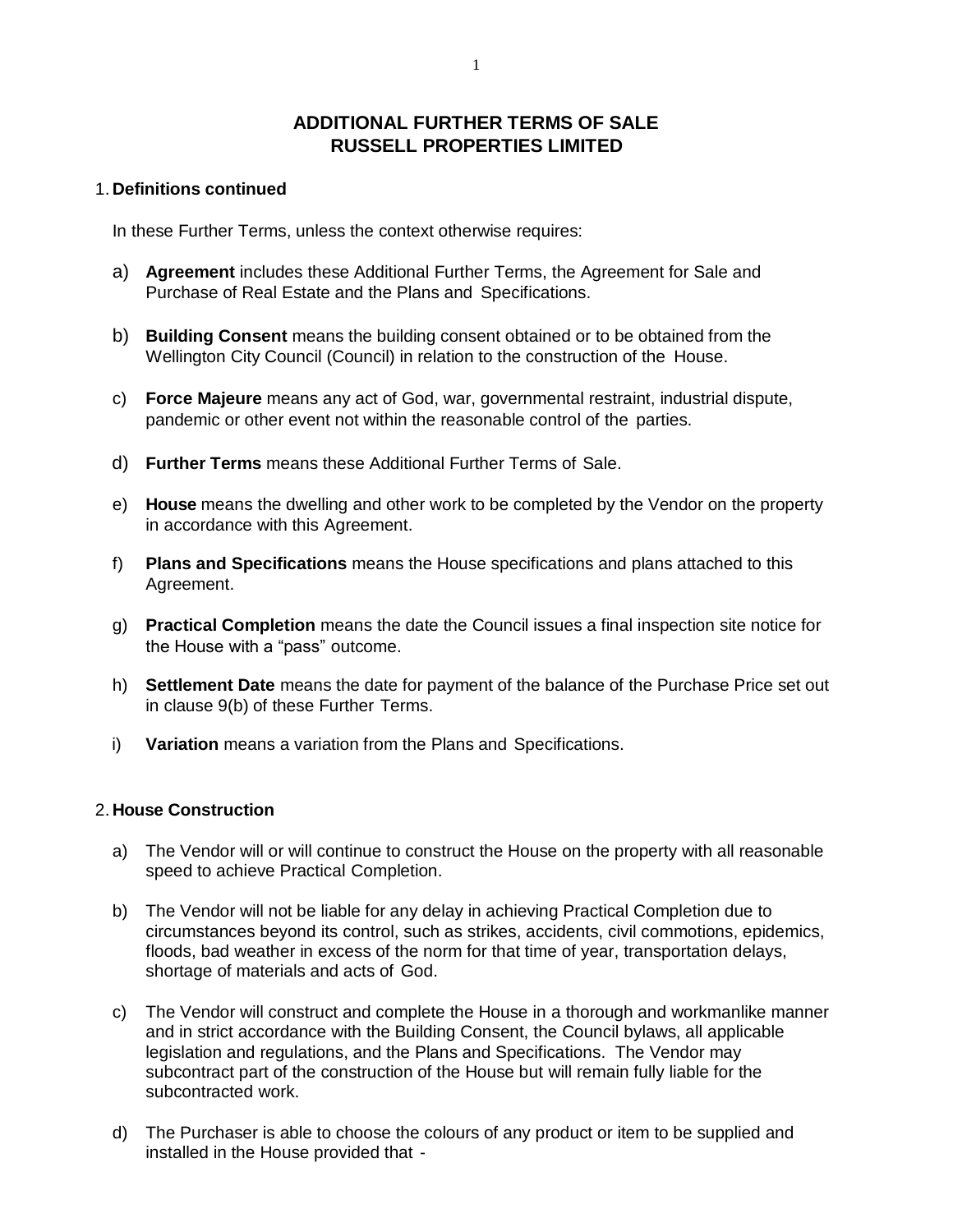- i) any colour selected shall be from the manufacturer's or supplier's standard colour range and
- ii) at the time this Agreement becomes unconditional the item or product is not already supplied, installed or ordered and the order cannot be changed.
- e) To comply with the provisions of the Health and Safety at Work Act (2015) and the Health and Safety at Work (General Risk and Workplace Management) Regulations 2016, the Purchaser may not have access to the property without being accompanied either by the Vendor or the Vendor's agent.

# 3. **Materials**

- a) Unless otherwise agreed by the parties, all materials placed by the Vendor on the property and not actually incorporated in the House are owned by the Vendor and will be removed by the Vendor prior to the Settlement Date. The Vendor will clear the property of all trade materials and debris before the Settlement Date.
- b) If any materials set out in the Plans and Specifications cannot be obtained within a reasonable timeframe or are prohibited by any legislation or bylaw, the Vendor may substitute materials of a value and quality as near as reasonably practicable to the specified materials.

# 4. **Variations**

- a) If the parties agree on any Variations, the parties will fix the price of the Variations in writing before the Vendor carries them out. The Purchaser will pay for the Variations on the Settlement Date. All Variations must be agreed in writing.
- b) If, as a result of a Variation, the Purchaser undertakes to complete part of the work on the House or to supply certain materials for the House, the Purchaser will accept full responsibility for such work and materials and any delays caused by such work. All materials supplied by the Purchaser are at the Purchaser's risk and should be insured by the Purchaser.
- c) Unless the cost of processing the Variation is included in the agreed cost of the Variation, the Vendor shall be entitled to charge \$150 (plus GST) per Variation to recover the cost of processing the Variation.

#### 5. **Insurance**

- a) The Vendor will, until the Settlement Date, keep the House insured against fire, explosion, earthquake, lightning, flood, storm and tempest, theft and damage pursuant to the Vendor's Contract Works Insurance Policy.
- b) The Vendor will maintain a policy of public liability insurance until the Settlement Date. The insurance will cover liability to third parties in respect of personal injury, death or damage arising out of or in connection to the construction of the House.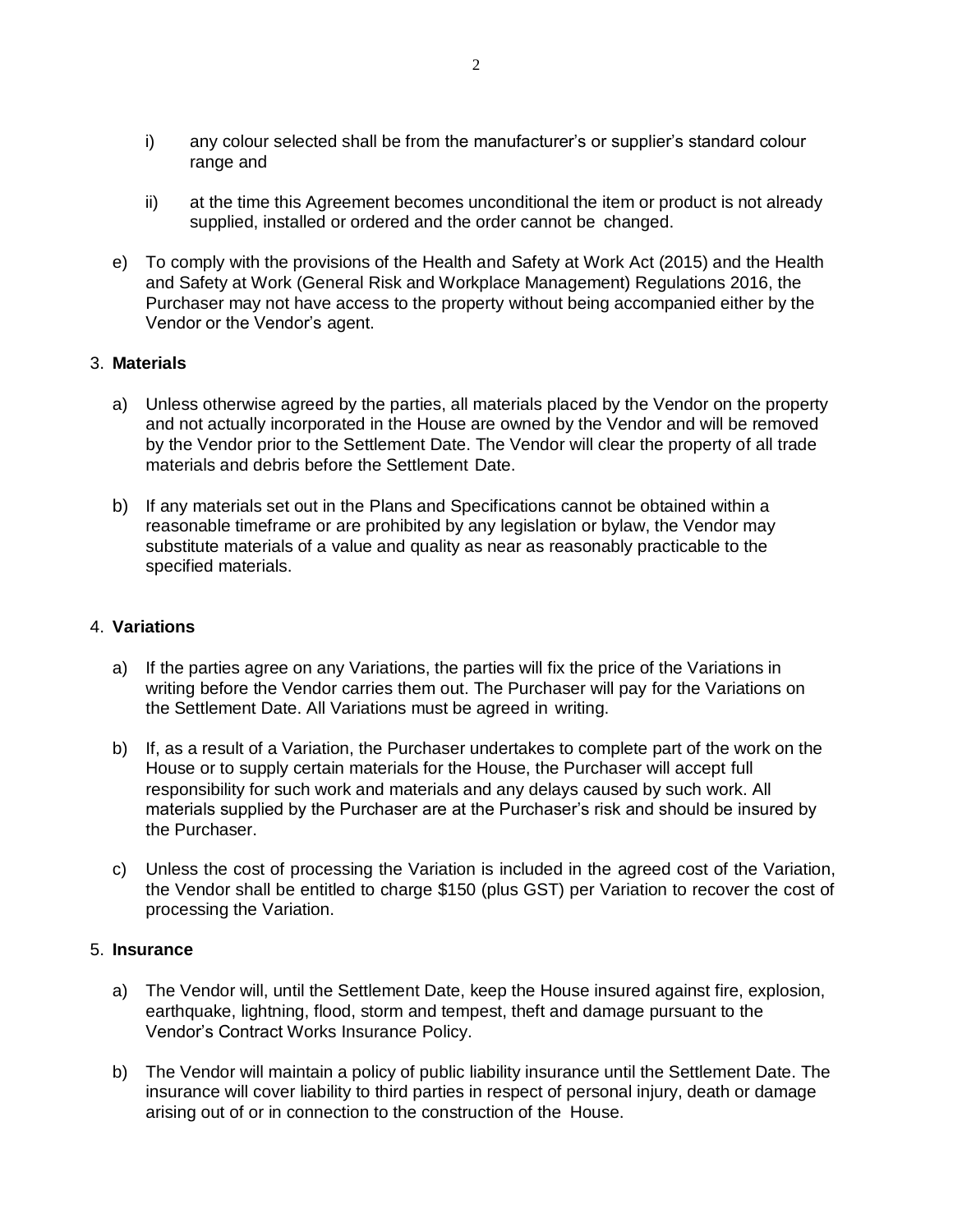#### 6. **Maintenance and Warranties**

- a) The Vendor will rectify, at its own cost and within a reasonable time, any defects or other faults which appear and are notified in writing by the Purchaser to the Vendor within 12 months from the Settlement Date and which arise from faulty materials or workmanship in breach of this Agreement or the implied warranties in the Building Act 2004. When completing maintenance pursuant to this clause, the Vendor will not be liable to do more than it, or Master Build Services Limited, would be required to do if a claim was made under the Building Guarantee referred to in clause 6(c) below.
- b) Manufacturers and Suppliers Guarantees and Warranties:

The benefit of all product and materials warranties and guarantees from suppliers or manufacturers of goods or equipment used in the construction of or installed in the House will be held by the Vendor on trust for the Purchaser.

c) Building Guarantee

The Vendor will, at its own cost, obtain for the Purchaser a standard 10 Year Master Build New Home Guarantee for the House subject to the approval of Master Build Services Limited. The Vendor will transfer the Master Build Guarantee, to the Purchaser on the Settlement Date.

#### 7. **Insolvency of Vendor**

If the Vendor has a receiver appointed or is placed into liquidation, the Purchaser may terminate this Agreement by written notice to the Vendor and the Purchaser shall be entitled to a full refund of any monies paid, including any deposit paid plus net interest earned on the deposit (if any).

#### 8. **Dispute Resolution**

If a dispute arises between the parties concerning the construction of this Agreement or as to any matter or thing arising under this Agreement which the parties cannot resolve, such dispute shall be referred to Fairway Resolution Limited, an independent dispute resolution company used by Master Build Services Limited, for resolution.

#### 9. **Payment Schedule**

The purchase price shall be paid in the following manner:

a) A deposit of 10% of the Purchase Price shall be paid to the Vendor's Solicitor's Trust Account within five (5) working days of confirmation of any conditions set out in this Agreement. This deposit shall be held by the Vendor's Solicitor as stakeholder in the Vendor's Solicitor's Trust Account on interest bearing account until the Settlement Date or cancellation of the contract under clause 16.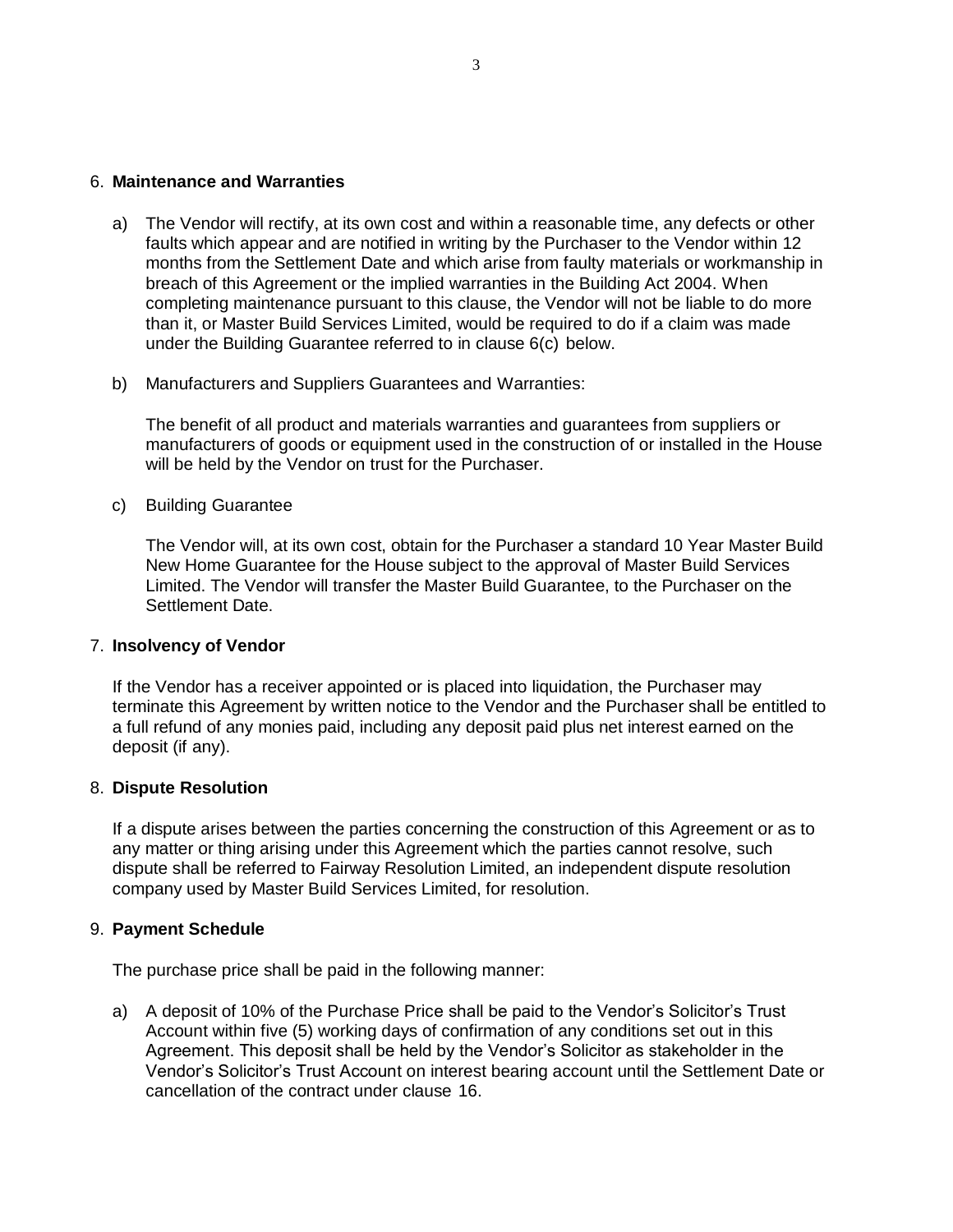- b) The balance of the Purchase Price, together with any extra amounts payable by the Purchaser as a result of Variations agreed under clause 4 of these Further Terms, shall be paid to the Vendor's Solicitor's Trust Account on the earlier of the following:
	- i) Fifteen (15) working days after the date of Practical Completion or
	- ii) Five (5) working days after the issue of a Code Compliance Certificate for the House.
- c) Notwithstanding clause 9 b), if a new title is being issued for the property, the balance of the Purchase Price payable under clause 9 b) shall not be payable before the fifth (5th) working day after the date the Vendor advises the Purchaser that the new title has issued .
- d) The Purchaser acknowledges that it may be required to pay the balance of the Purchase Price under clause 9 b) above before the Council issues a Code Compliance Certificate for the House and confirms that this Agreement is also a written agreement pursuant to section 362V(2) of the Building Act 2004 allowing settlement of the property without the issue of a Code Compliance Certificate.
- e) The Vendor will notify the Purchaser five (5) working days prior to each payment due under this clause 9. On the giving of such notice the Vendor will allow the Purchaser's valuer reasonable access to the property if required.

# 10. **Fixed Price Contract**

Subject to the provisions contained in clauses 3 and 4 of these Further Terms, the Purchase Price shall be deemed to be a fixed contract price and the Vendor shall not be entitled to increase the Purchase Price as a result of any additional costs.

#### 11. **Purchase of Land**

- a) The Vendor warrants that it has entered into an unconditional contract for the purchase of the property from the current registered proprietor and has been granted possession of the property for the purposes of construction of the House. Settlement of the purchase of the property from the current registered proprietor will take place on the same day as the Settlement Date.
- b) Plans for the House have been approved in accordance with clause 2.1 of the land covenant registered on the Title to the property and the Vendor will comply with all terms and conditions in its purchase contract with the current registered proprietor and all conditions of any Consent Notice registered on the title to the property.

# 12. **Rates**

The parties acknowledge and agree that for the purposes of clause 3.6 of the General Conditions of Sale, Council rates for the property are deemed to be \$900.00 per annum plus GST until such time as the property shall be separately rated and the rates apportionment for the property shall be calculated accordingly. The Purchaser is responsible for payment of rates from the date of possession.

# 13. **Easements, Covenants & Caveats on Title**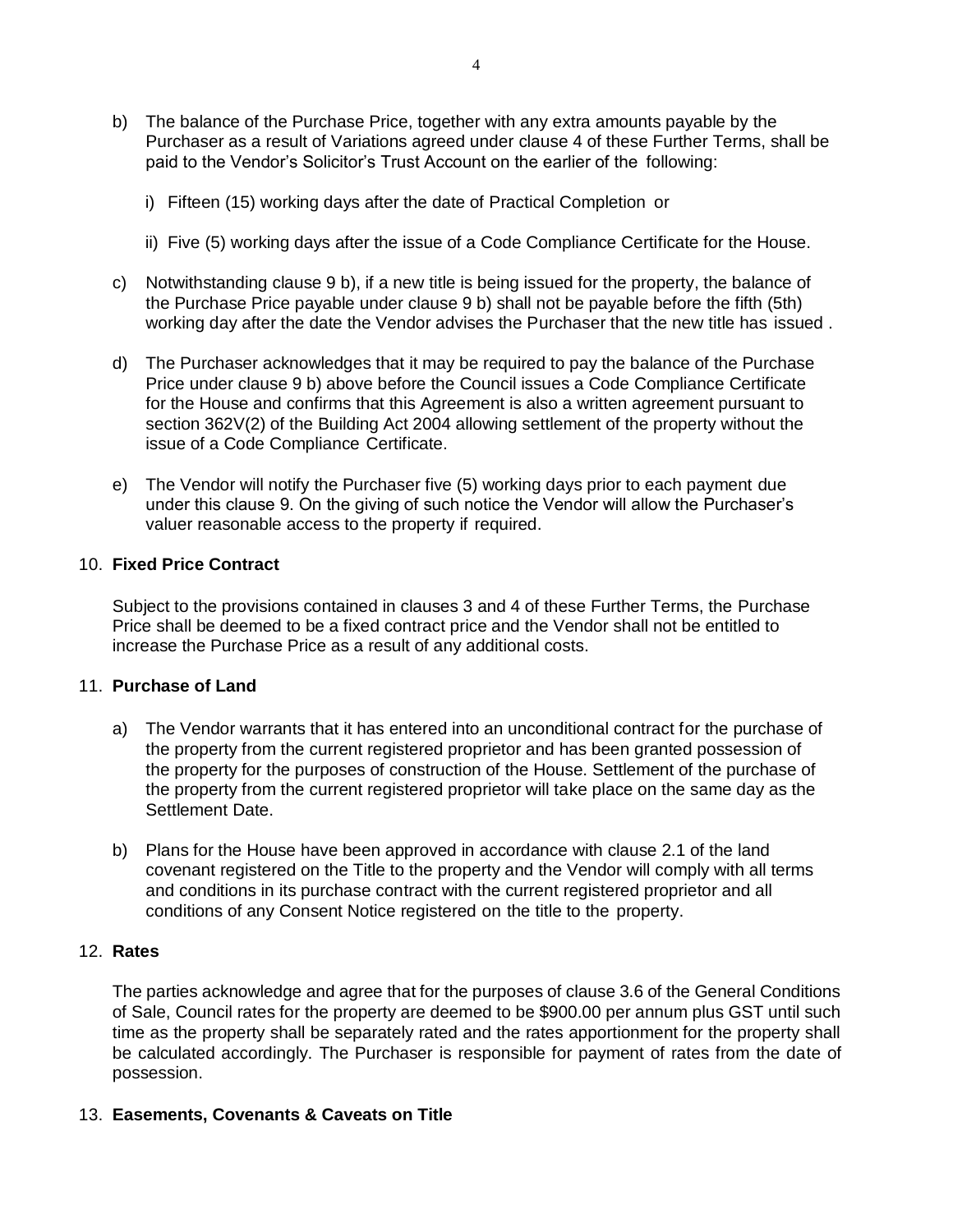If a separate title for the property has not been issued at the date of this Agreement, the Purchaser acknowledges and accepts that:

- a) a covenant, generally in the form attached to this Agreement, will be registered on the new title for the property.
- b) The property is sold subject to such easements, consent notices, certificates, fencing and restrictive covenants, building line restrictions and other encumbrances (other than mortgages) as are shown on the head title (being the title in which the property is currently included) or the Land Transfer Plan attached (if any), or which are required by the Council.
- c) The Purchaser will not lodge or register a caveat against the head title. In the event that such a caveat is lodged or registered in breach of this clause the Purchaser hereby irrevocably appoints the Vendor, and any director or authorised officer of the Vendor jointly and severally, as its attorney, to do all such things and in the name of the Purchaser to enter into and execute all such documents that may be required to remove or withdraw the caveat. The Purchaser will indemnify the Vendor in respect of all costs, expenses and losses for breach of this clause or for acting in its capacity as the attorney of the Purchaser pursuant to this clause.

#### 14. **Lowest Price**

The purchase price does not include any capitalised interest and the parties agree that the "lowest price" for the purposes of valuing the property under subpart EW and in particular section EW 32(3) of the Income Tax Act 2007 is equal to the purchase price.

#### 15. **Precedence of Documents**

If there is any discrepancy discovered between the documents which together comprise the Agreement then the following shall be the order of precedence:

- a) these Further Terms;
- b) the Agreement for Sale and Purchase of Real Estate;
- c) the Specifications;
- d) the Plans.

# 16. **Withdrawal from Agreement**

- a) The Vendor may terminate this Agreement by written notice to the Purchaser if:
	- i) a building consent for the House is not granted by the Council within 2 months of the date of this Agreement, or
	- ii) House has not reached Practical Completion within 2 years of the date of this Agreement through no fault of the Vendor.
- b) The Purchaser may terminate this Agreement by written notice to the Vendor if the House has not reached Practical Completion within 2 years of the date of this Agreement through no fault of the Purchaser provided that the delay has not been caused by Force Majeure. If a delay has been caused by Force Majeure, the time frame for reaching Practical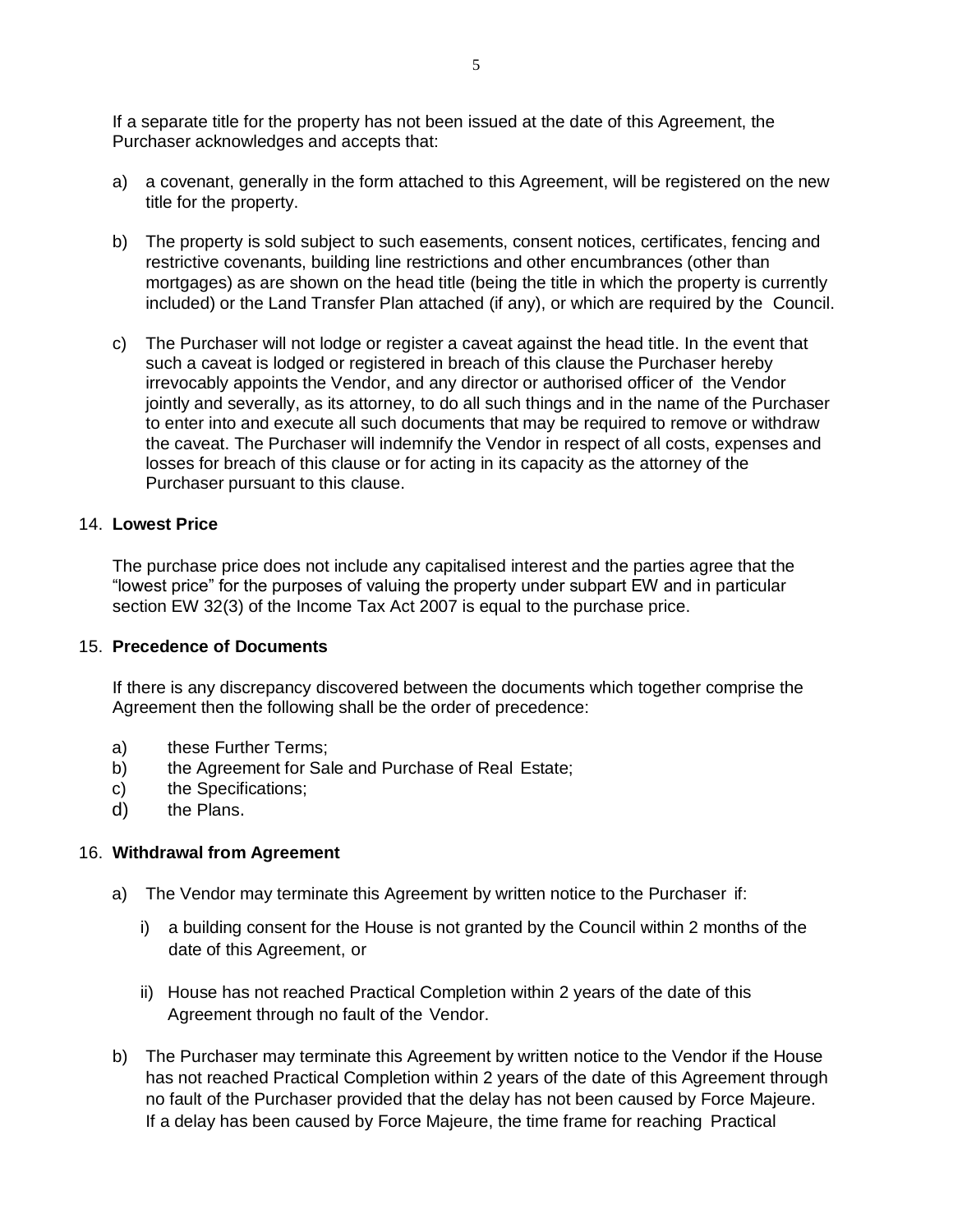Completion and allowing the Purchaser to terminate the Agreement under this clause shall be extended by the length of the delay caused by Force Majeure.

c) If this Agreement is terminated by either party under clauses 16 a) or 16 b), no compensation shall be payable to either party but any money already paid by the Purchaser under this Agreement will be refunded to the Purchaser by the Vendor together with the net interest earned on such money (if any).

# 17. **Checklist acknowledged**

The Purchaser acknowledges that prior to entering into this Agreement, the Vendor provided the Purchaser with the prescribed checklist and disclosure information required under section 362D of the Building Act 2004.

# **LAND COVENANT**

(To be registered on the Title to the property in accordance with clause 13(a) of the Further Terms if a separate title for the

**Property has not yet issued)**

#### **1.0 DEFINITIONS AND INTERPRETATION**

**1.1** In this covenant unless the context otherwise requires:

**"Improvements"** means any dwellings, buildings, or other structures.

**"Lot"** means one of the lots referred to as Burdened Land in Schedule A.

**"Lots"** means and includes all of the lots referred to as Burdened Land in Schedule A.

#### **2.0 LAND COVENANTS**

- **2.1** No Improvements shall be commenced or erected or permitted to be erected commenced or erected on any of the Lots except where:
	- a. Plans for the Improvements have been submitted to Evergreen Management Limited (Evergreen Management) and the prior consent in writing of Evergreen Management obtained to such plans and the situation of the Improvements on the Lot concerned; and
	- b. the Improvements are constructed erected and situated in accordance with the plans and situation approved by Evergreen Management or in such other manner as Evergreen Management shall approve in writing.

The approval of Evergreen Management is required for aesthetic purposes only, to ensure a high quality of housing within the subdivision and Evergreen Management will have no input or liability in relation to the construction of the Improvements.

**2.2** Full landscaping plans must be submitted to Evergreen Management for approval by the registered owners of each Lot and the consent in writing of Evergreen Management obtained to such plans no later than six months after the completion of the dwelling on each Lot and prior to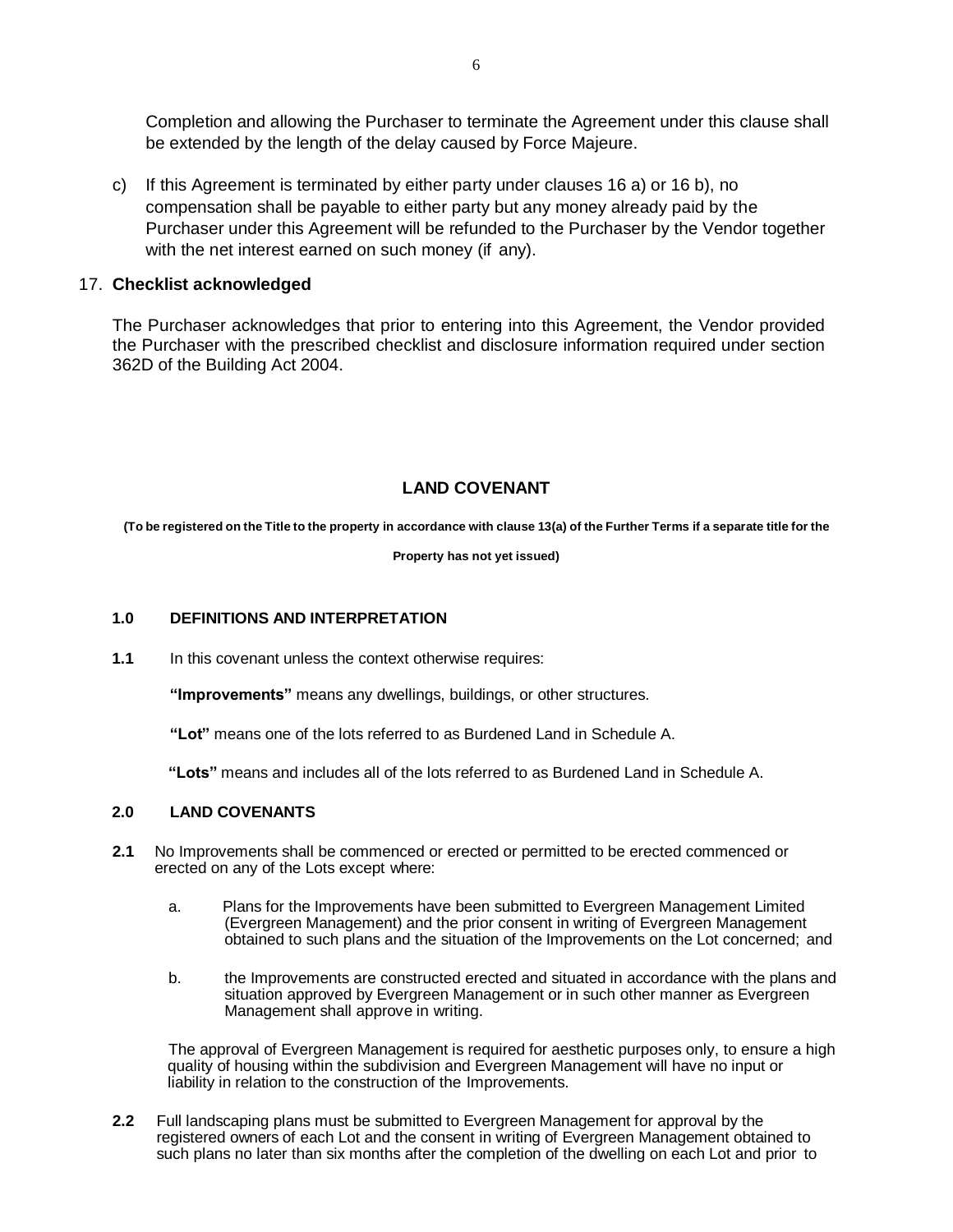undertaking any landscaping work on the Lot. Such landscaping plans are to encompass sufficient plants, trees and shrubs to enhance the street appeal of the Lot. The landscaping work is to be completed by the registered owner of each Lot no later than twelve months after the completion of the dwelling on the Lot.

- **2.3** Once the consent or approval of Evergreen Management has been given pursuant to clauses 2.1 and 2.2 in respect of any Lot and the Improvements and landscaping are constructed and sited on that Lot in accordance with the consent or approval, the restrictive covenants contained above shall be extinguished in relation to that Lot to the extent that those clauses need not be complied with in future in respect of any alteration to the Improvements or landscaping or any further dwelling, building or structures erected on the Lot concerned provided that each Lot shall at all times only have one residential dwelling erected on the Lot unless consent for more than one dwelling has been obtained from Evergreen.
- **2.4** The registered owner of each Lot covenants to at all times keep and maintain the Lot and any lawn on the road reserve in front of each Lot in a neat and tidy condition to prevent it from becoming unsightly and not to allow any Improvements or landscaping to fall into disrepair.

.

- **2.5** No caravan, truck, bus, trailer, boat, machinery or other unsightly object (not including any motor vehicle, small van, or utility truck that is in good working order, repair and appearance) shall be parked or permitted to remain on that part of any Lot that is situated between the dwelling situated on the Lot concerned and the street frontage of such Lot for any material period of time.
- **2.6** The registered owner of each Lot covenants not to require [owner of land] to contribute towards the cost of erection or repair of any dividing or boundary fence between the Lot and any adjoining land owned by [owner of land], but the benefit of this fencing covenant shall not benefit the transferee of such adjoining land with the exception of the Wellington City Council (Council).
- **2.7** The registered owner of each Lot adjoining any land vested in or administered, controlled or managed by the Council as reserve under the Reserves Act 1977 from time to time ("Reserve") covenants that they will pay the costs of erection or repair of any dividing or boundary fence between the Lot and a Reserve and will not seek any contribution from [owner of land] or the Council.
- **2.8** If there should be any breach or non-observance of any of the foregoing covenants and without prejudice to any other liability which the registered owner of a Lot may have to any person having the benefit of this covenant, should the registered owner of a Lot not rectify the breach or nonobservance of any of the foregoing covenants within 15 working days of written notice being made by Evergreen Management then the registered owner in breach will pay to Evergreen Management as liquidated damages the sum of \$100 per day for every day that such breach or non-observance continues after the date upon which written demand has been made until the breach is remedied, together with any costs and expenses incurred by Evergreen Management to remedy the breach or non-observance.
- **2.9** (a) Evergreen Management shall not be required, nor liable to enforce, nor answerable to the registered owners of the Lots, for the breach or non-observance of any covenants binding the Lots; and
	- (b) [owner of land] shall not be required, nor liable to enforce, nor answerable to the registered owners of the Lots, for the breach or non-observance of any covenants binding the Lots unless [owner of land] is the owner for the time being of the Lot in respect of which there is a breach or non-observance of a covenant in this Covenant Instrument.
- **2.10** Evergreen Management may in special circumstances grant such exemptions or waivers from any of the covenants in this Covenant Instrument on such terms and subject to such conditions as it deems fit. Any exemption or waiver shall be binding upon all registered owners from time to time of the Lots. Nothing in this Covenant Instrument shall be construed to impose any obligation on Evergreen Management to enforce or grant exemptions or waivers from any of the covenants in